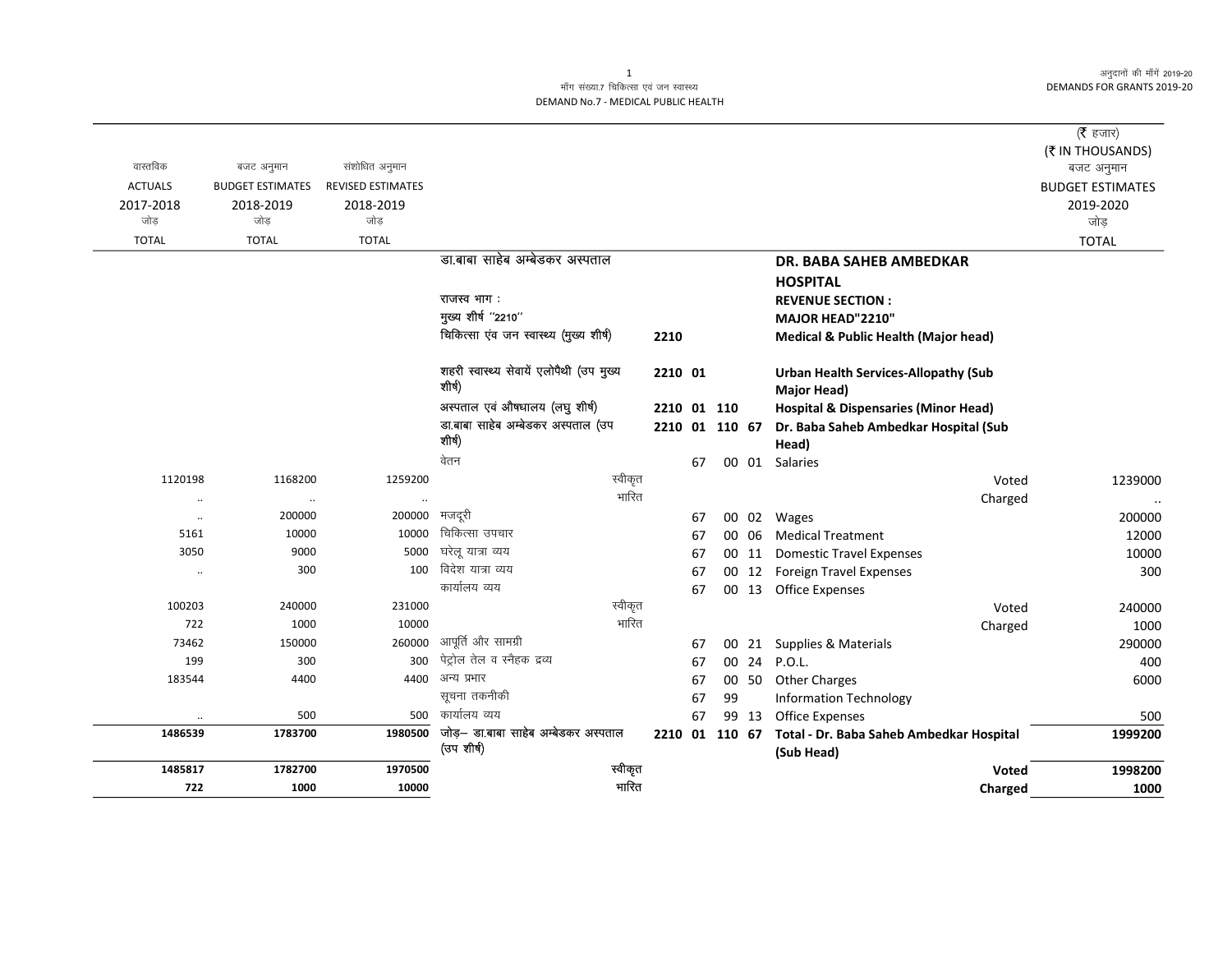अनुदानों की माँगें 2019-20 **DEMANDS FOR GRANTS 2019-20** 

## माँग संख्या.7 चिकित्सा एवं जन स्वास्थ्य DEMAND No.7 - MEDICAL PUBLIC HEALTH

|                         |                          |                                                                                                    |                                                                                                                                                                                                                                                                                                                                                                     |                                                                              |                               |                                           |                                                    | (रै हजार)                                                                                                                             |
|-------------------------|--------------------------|----------------------------------------------------------------------------------------------------|---------------------------------------------------------------------------------------------------------------------------------------------------------------------------------------------------------------------------------------------------------------------------------------------------------------------------------------------------------------------|------------------------------------------------------------------------------|-------------------------------|-------------------------------------------|----------------------------------------------------|---------------------------------------------------------------------------------------------------------------------------------------|
|                         |                          |                                                                                                    |                                                                                                                                                                                                                                                                                                                                                                     |                                                                              |                               |                                           |                                                    | (₹ IN THOUSANDS)                                                                                                                      |
| बजट अनुमान              |                          |                                                                                                    |                                                                                                                                                                                                                                                                                                                                                                     |                                                                              |                               |                                           |                                                    | बजट अनुमान                                                                                                                            |
| <b>BUDGET ESTIMATES</b> | <b>REVISED ESTIMATES</b> |                                                                                                    |                                                                                                                                                                                                                                                                                                                                                                     |                                                                              |                               |                                           |                                                    | <b>BUDGET ESTIMATES</b>                                                                                                               |
| 2018-2019               | 2018-2019                |                                                                                                    |                                                                                                                                                                                                                                                                                                                                                                     |                                                                              |                               |                                           |                                                    | 2019-2020                                                                                                                             |
|                         |                          |                                                                                                    |                                                                                                                                                                                                                                                                                                                                                                     |                                                                              |                               |                                           |                                                    | जोड                                                                                                                                   |
| <b>TOTAL</b>            | <b>TOTAL</b>             |                                                                                                    |                                                                                                                                                                                                                                                                                                                                                                     |                                                                              |                               |                                           |                                                    | <b>TOTAL</b>                                                                                                                          |
| 1486539                 |                          |                                                                                                    |                                                                                                                                                                                                                                                                                                                                                                     |                                                                              |                               |                                           | <b>Total - Hospitals &amp; Dispensaries (Minor</b> | 1999200                                                                                                                               |
|                         |                          |                                                                                                    |                                                                                                                                                                                                                                                                                                                                                                     |                                                                              |                               |                                           | Head)                                              |                                                                                                                                       |
| 1485817                 | 1970500                  |                                                                                                    |                                                                                                                                                                                                                                                                                                                                                                     |                                                                              |                               |                                           | <b>Voted</b>                                       | 1998200                                                                                                                               |
| 722<br>1000             | 10000                    |                                                                                                    |                                                                                                                                                                                                                                                                                                                                                                     |                                                                              |                               |                                           | Charged                                            | 1000                                                                                                                                  |
| 1486539                 |                          |                                                                                                    |                                                                                                                                                                                                                                                                                                                                                                     |                                                                              |                               |                                           | <b>Total - Urban Health Services-Allopathy</b>     | 1999200                                                                                                                               |
|                         |                          |                                                                                                    |                                                                                                                                                                                                                                                                                                                                                                     |                                                                              |                               |                                           | (Sub Major Head)                                   |                                                                                                                                       |
| 1485817                 | 1970500                  |                                                                                                    |                                                                                                                                                                                                                                                                                                                                                                     |                                                                              |                               |                                           | <b>Voted</b>                                       | 1998200                                                                                                                               |
| 722<br>1000             | 10000                    |                                                                                                    |                                                                                                                                                                                                                                                                                                                                                                     |                                                                              |                               |                                           | Charged                                            | 1000                                                                                                                                  |
| 1486539                 | 1980500                  |                                                                                                    | 2210                                                                                                                                                                                                                                                                                                                                                                |                                                                              |                               |                                           | TOTAL - MAJOR HEAD"2210"                           | 1999200                                                                                                                               |
| 1485817                 | 1970500                  |                                                                                                    |                                                                                                                                                                                                                                                                                                                                                                     |                                                                              |                               |                                           | Voted                                              | 1998200                                                                                                                               |
| 722<br>1000             | 10000                    |                                                                                                    |                                                                                                                                                                                                                                                                                                                                                                     |                                                                              |                               |                                           | Charged                                            | 1000                                                                                                                                  |
| 1486539                 | 1980500                  | जोड़–राजस्व भाग                                                                                    |                                                                                                                                                                                                                                                                                                                                                                     |                                                                              |                               |                                           | <b>TOTAL - REVENUE SECTION</b>                     | 1999200                                                                                                                               |
| 1485817                 | 1970500                  |                                                                                                    |                                                                                                                                                                                                                                                                                                                                                                     |                                                                              |                               |                                           | Voted                                              | 1998200                                                                                                                               |
| 722<br>1000             | 10000                    |                                                                                                    |                                                                                                                                                                                                                                                                                                                                                                     |                                                                              |                               |                                           | Charged                                            | 1000                                                                                                                                  |
|                         |                          |                                                                                                    |                                                                                                                                                                                                                                                                                                                                                                     |                                                                              |                               |                                           | <b>CAPITAL SECTION:</b>                            |                                                                                                                                       |
|                         |                          |                                                                                                    |                                                                                                                                                                                                                                                                                                                                                                     |                                                                              |                               |                                           | <b>MAJOR HEAD "4210"</b>                           |                                                                                                                                       |
|                         |                          |                                                                                                    | 4210                                                                                                                                                                                                                                                                                                                                                                |                                                                              |                               |                                           | <b>Capital Outlay on Medical and Public</b>        |                                                                                                                                       |
|                         |                          |                                                                                                    |                                                                                                                                                                                                                                                                                                                                                                     |                                                                              |                               |                                           | <b>Health (Major Head)</b>                         |                                                                                                                                       |
|                         |                          |                                                                                                    |                                                                                                                                                                                                                                                                                                                                                                     |                                                                              |                               |                                           | <b>Urban Health Services-Allopathy (Sub</b>        |                                                                                                                                       |
|                         |                          |                                                                                                    |                                                                                                                                                                                                                                                                                                                                                                     |                                                                              |                               |                                           | Major Head)                                        |                                                                                                                                       |
|                         |                          | अस्पताल एवं औषधालय (लघु शीर्ष)                                                                     |                                                                                                                                                                                                                                                                                                                                                                     |                                                                              |                               |                                           | <b>Hospitals &amp; Dispensaries (Minor Head)</b>   |                                                                                                                                       |
|                         |                          | डा.बाबा साहेब अम्बेडकर अस्पताल (उप                                                                 |                                                                                                                                                                                                                                                                                                                                                                     |                                                                              |                               |                                           |                                                    |                                                                                                                                       |
|                         |                          |                                                                                                    |                                                                                                                                                                                                                                                                                                                                                                     |                                                                              |                               |                                           | Head)                                              |                                                                                                                                       |
| 41251<br>75000          | 75000                    | मशीनरी तथा उपकरण                                                                                   |                                                                                                                                                                                                                                                                                                                                                                     | 87                                                                           |                               |                                           |                                                    | 90000                                                                                                                                 |
| 41251<br>75000          |                          | जोड़— डा.बाबा साहेब अम्बेडकर अस्पताल                                                               |                                                                                                                                                                                                                                                                                                                                                                     |                                                                              |                               |                                           |                                                    | 90000                                                                                                                                 |
|                         |                          | (उप शीर्ष)                                                                                         |                                                                                                                                                                                                                                                                                                                                                                     |                                                                              |                               |                                           | (Sub Head)                                         |                                                                                                                                       |
| 41251<br>75000          |                          | जोड़–अस्पताल एवं औषधालय (लघु शीर्ष)                                                                |                                                                                                                                                                                                                                                                                                                                                                     |                                                                              |                               |                                           | <b>Total - Hospitals &amp; Dispensaries (Minor</b> | 90000                                                                                                                                 |
|                         |                          |                                                                                                    |                                                                                                                                                                                                                                                                                                                                                                     |                                                                              |                               |                                           | Head)                                              |                                                                                                                                       |
| 41251<br>75000          | 75000                    | जोड़-शहरी स्वास्थ्य सेवायें -एलोपैथी (उप                                                           |                                                                                                                                                                                                                                                                                                                                                                     |                                                                              |                               |                                           | <b>Total - Urban Health Services-Allopathy</b>     | 90000                                                                                                                                 |
|                         |                          | मुख्य शीर्ष)                                                                                       |                                                                                                                                                                                                                                                                                                                                                                     |                                                                              |                               |                                           | (Sub Major Head)                                   |                                                                                                                                       |
| 41251<br>75000          |                          |                                                                                                    | 4210                                                                                                                                                                                                                                                                                                                                                                |                                                                              |                               |                                           | TOTAL - MAJOR HEAD"4210"                           | 90000                                                                                                                                 |
|                         | जोड<br>1783700           | संशोधित अनुमान<br>जोड<br>1782700<br>1783700<br>1782700<br>1783700<br>1782700<br>1783700<br>1782700 | 1980500 जोड़-अस्पताल एवं औषधालय (लघु शीर्ष)<br>जोड़-शहरी स्वास्थ्य सेवायें एलोपैथी (उप<br>1980500<br>मुख्य शीर्ष)<br>जोड़-मुख्य शीर्ष "2210"<br>पूंजी भाग :<br>मुख्य शीर्ष "4210"<br>चिकित्सा और जन स्वास्थ्य पर पूंजी<br>परिव्यय (मुख्य शीर्ष)<br>शहरी स्वास्थ्य सेवायें -एलोपैथी (उप मुख्य<br>शीर्ष)<br>शीर्ष)<br>75000<br>75000<br>75000 जोड़-मुख्य शीर्ष "4210" | स्वीकृत<br>भारित<br>स्वीकृत<br>भारित<br>स्वीकृत<br>भारित<br>स्वीकृत<br>भारित | 2210 01<br>4210 01<br>4210 01 | 2210 01 110<br>4210 01 110<br>4210 01 110 | 4210 01 110 87                                     | Dr. Baba Saheb Ambedkar Hospital (Sub<br>00 52<br>Machinery & Equipment<br>4210 01 110 87<br>Total - Dr. Baba Saheb Ambedkar Hospital |

 $\overline{2}$